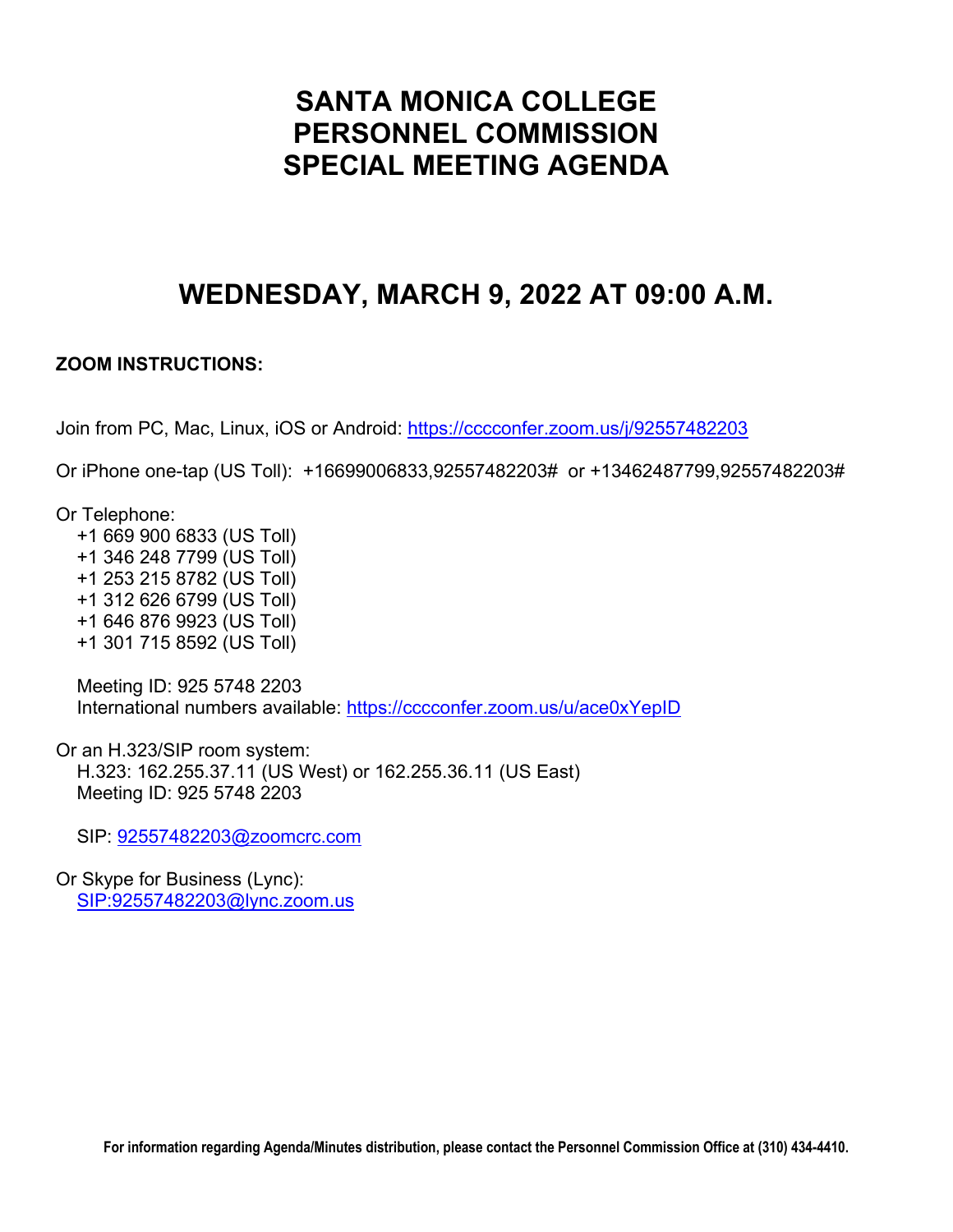

# **PERSONNEL COMMISSION SPECIAL MEETING AGENDA Wednesday, March 9, 2022 at 9:00 a.m.**

**\*\*VIRTUAL MEETING\*\***

| DEPARTMENTS: PLEASE POST<br>3400 Airport/SBDC: Sasha King | ADMINISTRATORS and<br><b>MANAGERS</b> | PRESIDENT/SUPERINTENDENT and<br><b>SENIOR STAFF</b> |
|-----------------------------------------------------------|---------------------------------------|-----------------------------------------------------|
| Academic Affairs: Sharon Thomas                           |                                       |                                                     |
| Accounts Payable: Cherry Aquino                           | Emeritus: Scott Silverman             | Superintendent/President: Kathryn Jeffery           |
| Admissions & Records: Esau Tovar                          | <b>Facilities: Dennis Biddle</b>      | Executive VP:                                       |
| African American Center: Sherri Bradford                  | HR: Tre'Shawn Hall-Baker              | VP Academic Affairs: Bradley Lane                   |
| Athletics:                                                | Info Tech: Marc Drescher              | VP Business/Admin: Chris Bonvenuto                  |
| Auxiliary Services: Ofelia Meza                           | IEC: N. Pressian                      | VP Enroll. Services: T. Rodriguez                   |
| Bundy: Beverly Redd-Walker                                | Instructional Technology:             | VP Human Resources: Sherri Lee-Lewis                |
| <b>Business Department: Peter Murray</b>                  | Maintenance:                          | VP Student Affairs: M. Tuitasi                      |
| Campus Police Office: Jennifer Jones                      | <b>Devin Starnes</b>                  | Senior Director Government Relations &              |
| Campus Store: Elease Juarez                               | Terry Kamibayashi                     | Institutional Communications: Don Girard            |
| Career Services: Vicky Rothman                            | Operations:                           | <b>Community Relations: Kiersten Elliott</b>        |
| Cashier's Office: Veronica Romo                           | <b>Anthony Barlow</b>                 | Public Information: Grace Smith                     |
| Center for Media & Design:                                | <b>Justin Carter</b>                  |                                                     |
| <b>Community Education: Alice Meyering</b>                | Felicia Hudson                        | <b>PUBLIC POSTING LOCATIONS</b>                     |
| Counseling Office: Laurie Guglielmo                       | Robert Villanueva                     |                                                     |
| Custodian Time Clock: Anthony Williams                    | Receiving: Lisa Davis                 | 2714 Pico: exterior display box                     |
| Disabled Students Center: Nathalie Laille                 | Supplemental Instruction:             | Online: www.smc.edu                                 |
| Early Childhood Ed.: L. Manson                            | <b>Wendi DeMorst</b>                  |                                                     |
| Emeritus College: V. Rankin-Scales                        |                                       | <b>EMPLOYEE ORGANIZATIONS</b>                       |
| English Dept.: Martha Hall                                |                                       |                                                     |
| EOP&S: Nick Mata                                          |                                       | CSEA Labor Rep.: Jessica Gonzalez                   |
| <b>ESL Office: Jocelyn Alex</b>                           |                                       | <b>CSEA Chapter Pres.: Mike Roberts</b>             |
| Events Office: Yesenia Penate                             |                                       | CSEA Chapter 1st V.P.: Cindy Ordaz                  |
| <b>Faculty Association: Peter Morse</b>                   |                                       | CSEA Chapter 2nd V.P.: Kennisha Green               |
| Financial Aid Office: Sandra Hernandez                    |                                       | <b>CSEA Chief Job Steward: Lee Peterson</b>         |
| Health Sciences: Clarenda Stephens                        |                                       | <b>CSEA Treasurer: Dagmar Gorman</b>                |
| Health Office: Nancy Alfaro                               |                                       | <b>CSEA Secretary: Judith Mosher</b>                |
| HSS: Carolyn Baugh                                        |                                       | <b>CSEA Chief Development Officer:</b>              |
| Institutional Research:                                   |                                       | Luis Martin                                         |
| International Education Center: Ana Jara                  |                                       | <b>CSEA Communications Officer:</b>                 |
| KCRW:                                                     |                                       | James Stevenson                                     |
| Latino Center: Maria Martinez                             |                                       | <b>SMC POA President: Officer Cadena</b>            |
| Madison: Gail Johnson                                     |                                       | Management Association: Susan Fila                  |
| Maintenance/Operations: A. DiGregorio                     |                                       |                                                     |
| Math Village: Kristina Fukuda                             |                                       | Revised 3-03-2022                                   |
| Media Center: L. Nakamura                                 |                                       |                                                     |
| Modern Language: Travis Grant                             |                                       | IF YOU NEED AN ACCOMMODATION                        |
| Music: Lori Geller                                        |                                       | Written requests for disability-related             |
| Outreach & Recruitment: Will Taylor                       |                                       | modifications or accommodations that are            |
| Payroll: Ian Fraser                                       |                                       | needed in order to participate in the               |
| Science: Ingrid Cardwell                                  |                                       | Commission meeting are to be directed to            |
| Student Life: Amelia Trejo                                |                                       | the Personnel Commission Office as soon             |
| Superintendent/Presidents Office: L. Kilian               |                                       | in advance of the meeting as possible.              |
| STEM: Vanan Yahnian                                       |                                       |                                                     |
| Theater Arts: Judy Louff                                  |                                       |                                                     |
| W& ED/Bundy: Tricia Ramos                                 |                                       |                                                     |
|                                                           |                                       |                                                     |
|                                                           |                                       |                                                     |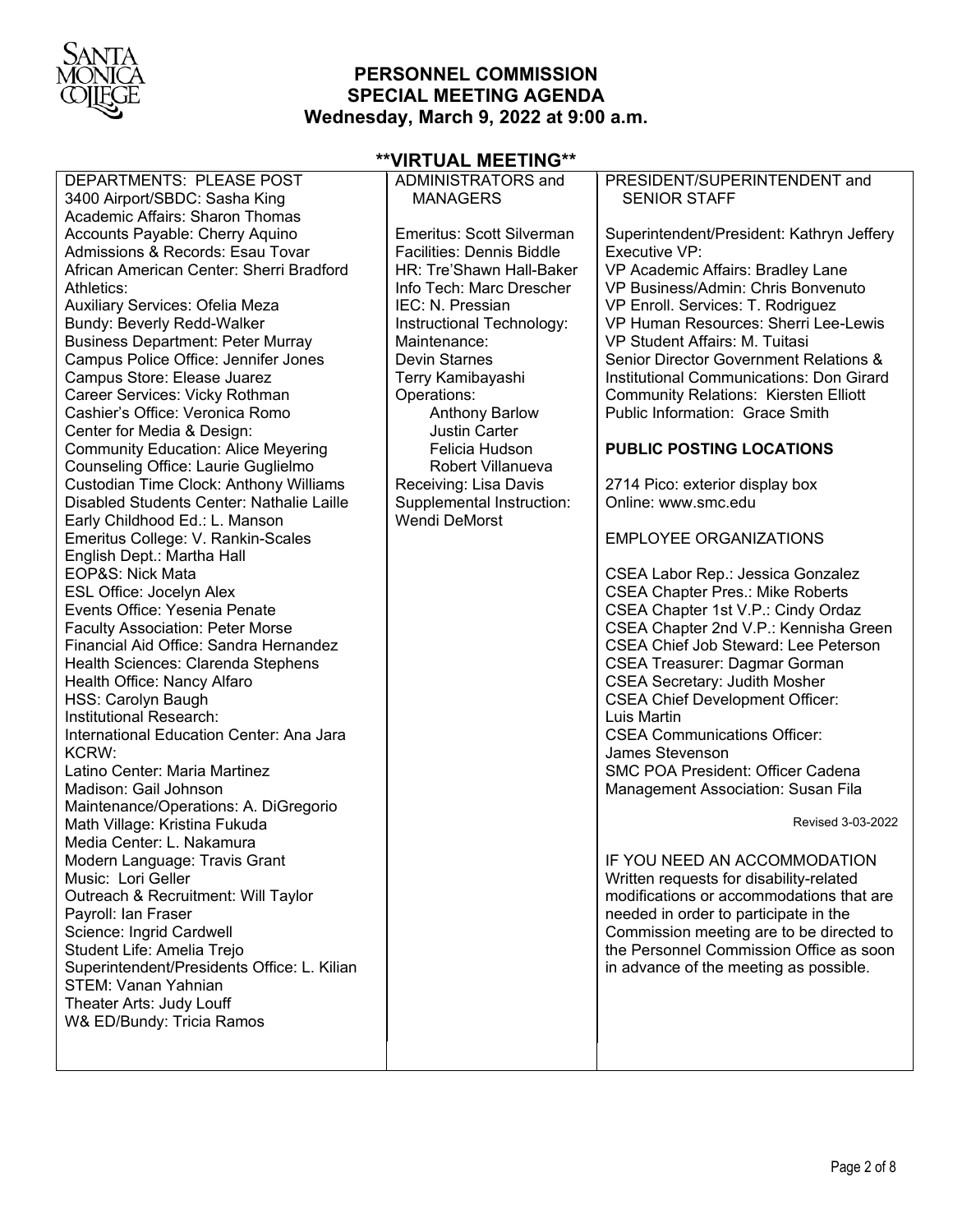#### Santa Monica College Special Personnel Commission Meeting Agenda Wednesday, March 9, 2022

### PUBLIC PARTICIPATION FOR VIRTUAL MEETINGS

During the COVID-19 (Coronavirus) Global Pandemic, the Board of Trustees has determined in accordance with Government Code Section 54953 that as a result of the ongoing emergency that meeting in person would present imminent risks to the health and safety of the attendees at public meetings. The Zoom format used for College public meetings ensures public participation and provides an opportunity for the public to directly address the body. Members of the public have the right to request to make public comments until such time as the public comment period is over. Members of the public may address the Committee and public participation can occur in one of two ways. Members of the public can submit written comments to be read during the public meeting or they may speak during the Zoom meeting.

Individuals wishing to speak or submit written comments to be read at the meeting are requested to send an email to personnel commission@smc.edu, by no later than 8:30 a.m. on Wednesday, March 9, 2022. The email should include the following information:

#### **Name Department (optional) Topic or Agenda Item # to be addressed Comments to be read (if submitting written comments)**

Instructions for Speaking to the Commission through Zoom

Speakers may address any specific agenda item, or may provide general comments during the "Public Comments" period. When it is time for the speakers to address the Commission, their name will be called and the microphone on their Zoom account will be activated. A speaker's Zoom Profile should match their real name to expedite this process. After the comment has been given, the microphone for the speaker's Zoom profile will be muted.

All public comments will be subject to the general rules set forth below.

- Five minutes is allotted to each speaker per topic. If there are more than four speakers on any topic or item, the Commission reserves the option of limiting the time for each speaker. A speaker's time may not be transferred to another speaker.
- Each speaker is limited to one presentation per specific agenda item before the Commission, and to one presentation per Commission meeting on non-agenda items.
- Five minutes is allotted to each speaker per topic for general public comments. The speaker must adhere to the topic. Individuals wishing to speak during the Public Comments will be called upon during Public Comments.

Any person who disrupts, disturbs, or otherwise impedes the orderly conduct of any meeting by uttering loud, threatening, or abusive language or engaging in disorderly conduct, shall, at the discretion of the presiding officer or majority of the Committee, be requested to be orderly and silent and/or removed from the meeting.

No action may be taken on items of business not appearing on the agenda.

Reference: Merit Rule 2.2.8 Government Code sections 54954.2, 54954.3, 54957.9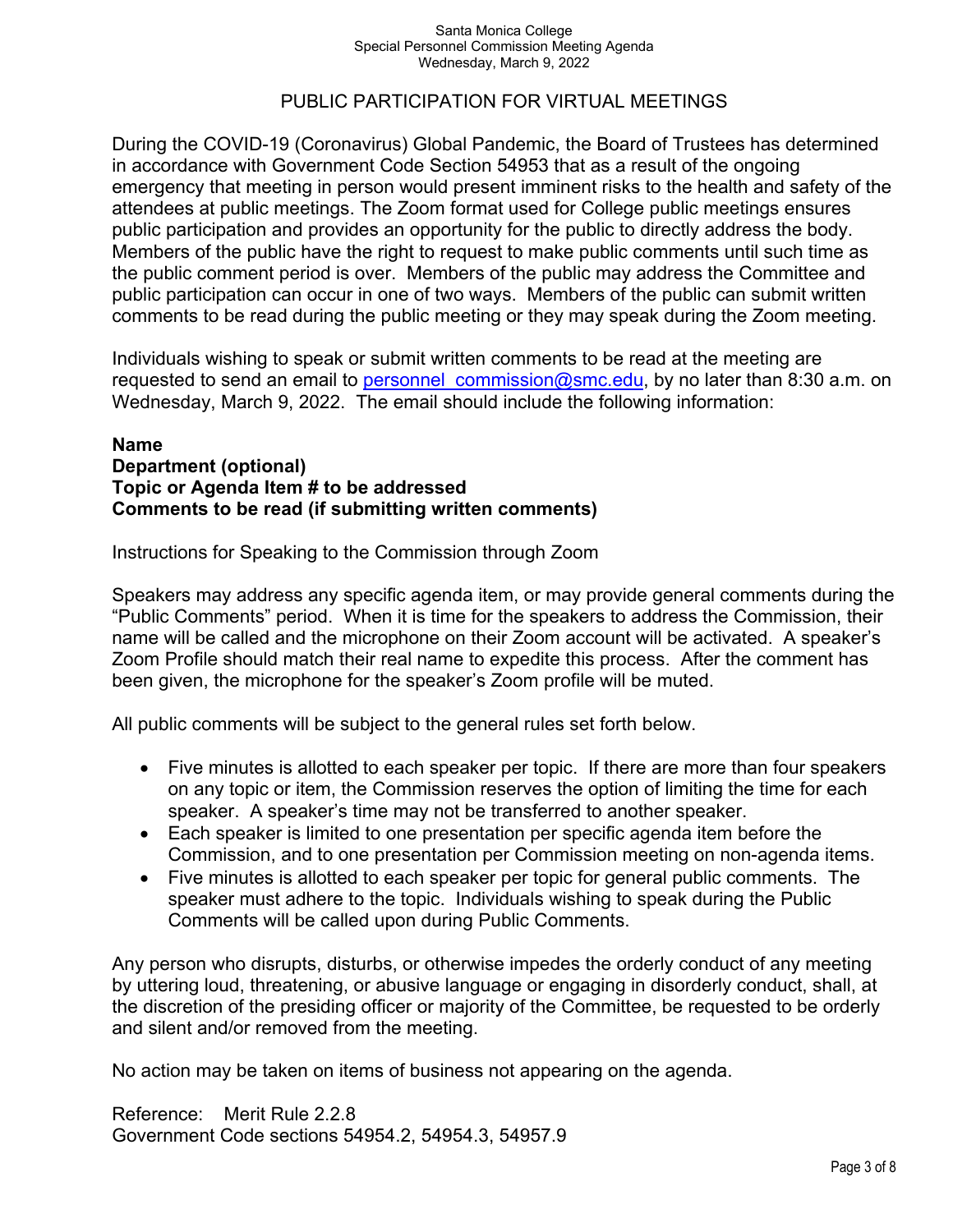# **PUBLIC SESSION: 9:00 a.m.**

# **I. ORGANIZATIONAL FUNCTIONS**

- A. Call to Order
- B. Roll Call

| <b>Commissioner</b>            | <b>Present</b> | <b>Absent</b> |
|--------------------------------|----------------|---------------|
| Dr. Joseph Metoyer, Jr., Chair |                |               |
| Joy Abbott, Vice Chair         |                |               |
| Deborah Jansen                 |                |               |
| Lawrence Leone                 |                |               |
| <b>Barbara Greenstein</b>      |                |               |

C. Public Comments (Non Actionable Comments from those in attendance)

## **II. AGENDA REPORTS – MAJOR ITEMS OF BUSINESS**

| #           | <b>Item</b>                                     | Page |
|-------------|-------------------------------------------------|------|
|             | <b>Ratification of Reinstatements</b>           | 5    |
|             | <b>Extension of Provisional Appointments:</b>   |      |
| $\mathbf 2$ | • Cosmetology Assistant                         | 6    |
|             | • Enterprise Business Services Clerk            |      |
|             | Ratification of Eligibility Lists:              |      |
|             | • Cosmetology Assistant                         |      |
|             | • Facilities Maintenance Supervisor             |      |
|             | Laboratory Technician-Broadcast Digital Media   |      |
|             | • Lead Receiving, Stockroom and Delivery Worker |      |
|             | • Personnel Technician                          |      |
|             | • Program Specialist                            |      |

## **III. ADJOURNMENT**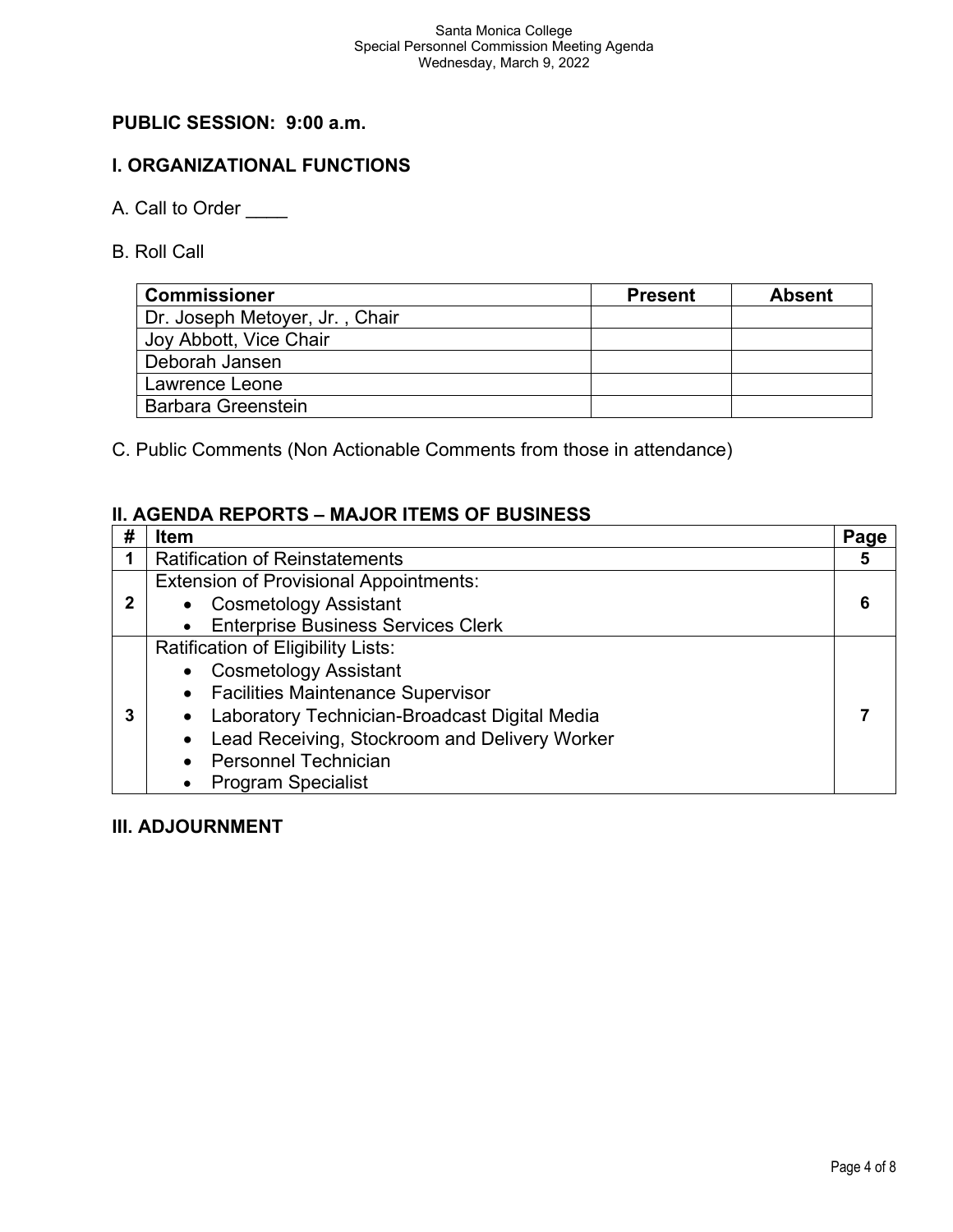#### Santa Monica College Special Personnel Commission Meeting Agenda Wednesday, March 9, 2022

| <b>Agenda Report No.</b> |                                                         |
|--------------------------|---------------------------------------------------------|
| <b>Subject</b>           | <b>Ratification of Reinstatements</b>                   |
| <b>Date</b>              | <b>March 9, 2022</b>                                    |
| To                       | <b>Members of the Personnel Commission</b>              |
| <b>From</b>              | <b>Carol Long, Director of the Personnel Commission</b> |

It is recommended that the Personnel Commission approve the following Reinstatement(s) as specified below.

| <b>Name</b>      | <b>Resignation Date</b>  | <b>Reinstatement</b><br><b>Effective Dates</b> |
|------------------|--------------------------|------------------------------------------------|
| Hamidreza Majidi | <b>February 28, 2022</b> | March 1, 2022 to May 31, 2025                  |
| Marcus Suzuki    | July 30, 2020            | July 31, 2020 to October 30, 2023              |
| Alexander Zamora | January 6, 2022          | January 7, 2022 to April 6, 2025               |

Rule 15.2 REINSTATEMENT (EDUCATION CODE SECTION 88128) 15.2.1 GENERAL PROCEDURES

- A. A permanent employee who resigned in good standing may be reinstated in a vacant position in his/her former class and status within 39 months of the last date of paid service. He/she may also be reinstated in a vacant position in a lower related class, if qualified, or in limited-term status in the same or lower class. Such reinstatement is discretionary with the appointing authority.
- B. Reinstatement of a former employee shall have the following effects:
	- 1. If the employee is reinstated to a permanent position in his/her former class or a lower related class, he/she shall be restored all the rights, benefits, and burdens of a classified employee.
	- 2. Restoration of salary in accordance with Section 13 of Rule 12.2.

| <b>Disposition by the Commission</b> |  |
|--------------------------------------|--|
| <b>Motion made by:</b>               |  |
| Seconded by:                         |  |
| Ayes:                                |  |
| Nays:                                |  |
| <b>Abstentions:</b>                  |  |
| <b>Amendments/Comments</b>           |  |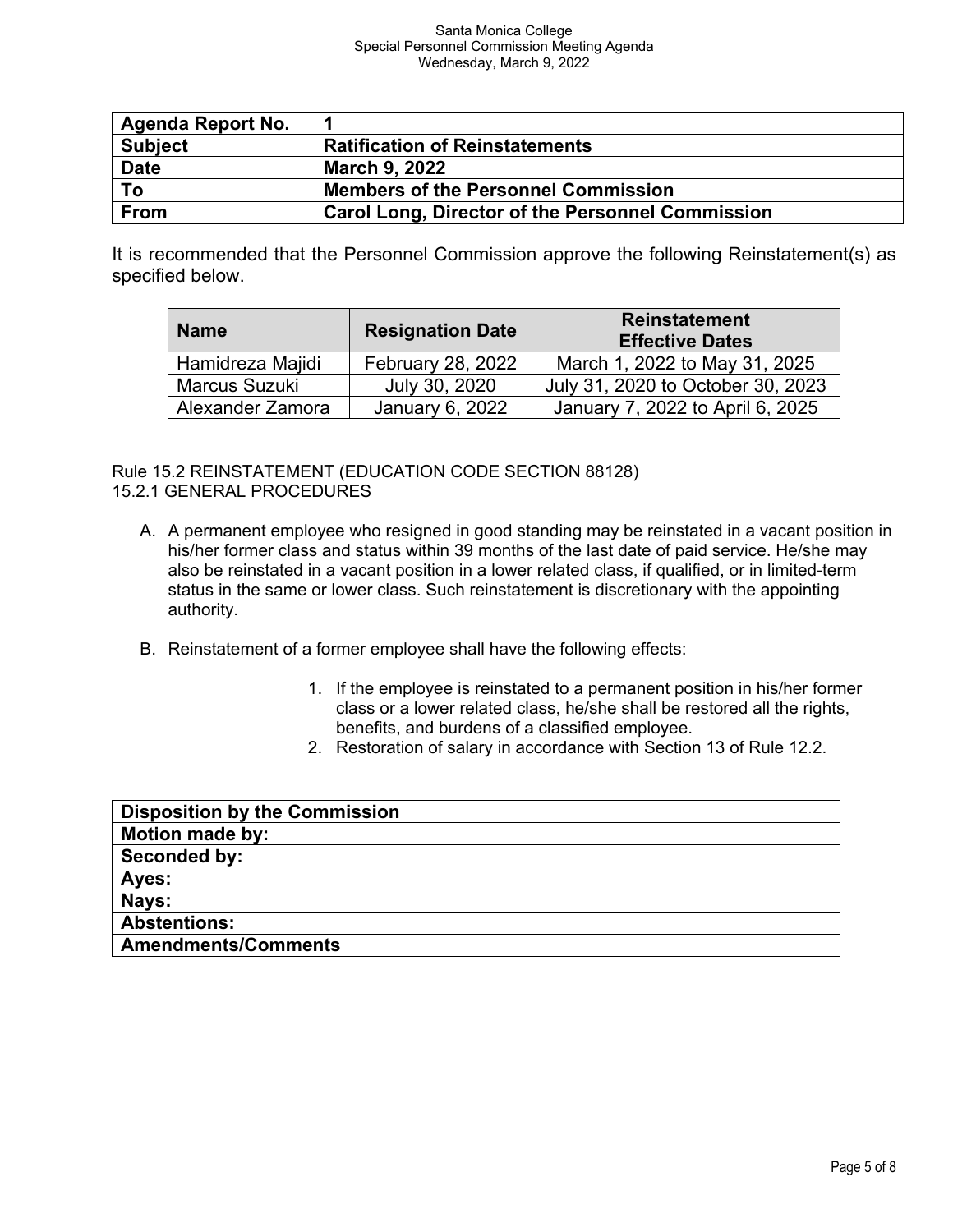| <b>Agenda Report No.</b> | $\overline{2}$                                          |
|--------------------------|---------------------------------------------------------|
| <b>Subject</b>           | <b>Extension of Provisional Appointments:</b>           |
|                          | • Cosmetology Assistant                                 |
|                          | • Enterprise Business Services Clerk                    |
| <b>Date</b>              | <b>March 9, 2022</b>                                    |
| To                       | <b>Members of the Personnel Commission</b>              |
| From                     | <b>Carol Long, Director of the Personnel Commission</b> |

The Personnel Commission was advised of the following provisional assignments at previous regular meetings:

| <b>Candidate</b>     | <b>Position</b>                                     | <b>Department</b>            | <b>Duration</b>         |
|----------------------|-----------------------------------------------------|------------------------------|-------------------------|
| Natasha Alexander    | Cosmetology<br>Assistant                            | Cosmetology                  | 10/11/2021 to 6/30/2022 |
| <b>Wendy Pacheco</b> | <b>Enterprise Business</b><br><b>Services Clerk</b> | Auxiliary<br><b>Services</b> | 1/18/2022 to 6/30/2022  |

Provisional assignments can be authorized for 90 working days per fiscal year. These provisional employees will be reaching their 90 working day limit.

Recruitments are currently in progress to fill assignments in the above areas. The hiring departments has requested that these temporary employees be allowed to serve in this role until the eligibility lists have been produced and a permanent or limited term appointment can be made. The Personnel Commission has the authority to authorize a 36 day extension for these assignments, once the initial 90 working days have been completed.

Merit Rule 7.2.1 (C) states:

*The Personnel Commission may extend the 90 working day provisional appointment for a period not to exceed 36 additional working days provided:*

- *1. The examination for the class was given during the initial 90 working days of the employee's provisional assignment.*
- *2. Satisfactory evidence is presented indicating:*
	- *a. Adequate recruitment effort has been, and is being made;*
	- *b. Extension of this provisional assignment is necessary to carry on vital functions of the District;*
	- *c. The position cannot satisfactorily be filled by use of the following in priority order:*
		- *1. the eligibility list for the class*
		- *2. other employment lists such as reinstatement; or transfer*
		- *3. other appropriate substitute eligibility lists*

| <b>Disposition by the Commission</b> |  |
|--------------------------------------|--|
| <b>Motion made by:</b>               |  |
| Seconded by:                         |  |
| Ayes:                                |  |
| Nays:                                |  |
| <b>Abstentions:</b>                  |  |
| <b>Amendments/Comments</b>           |  |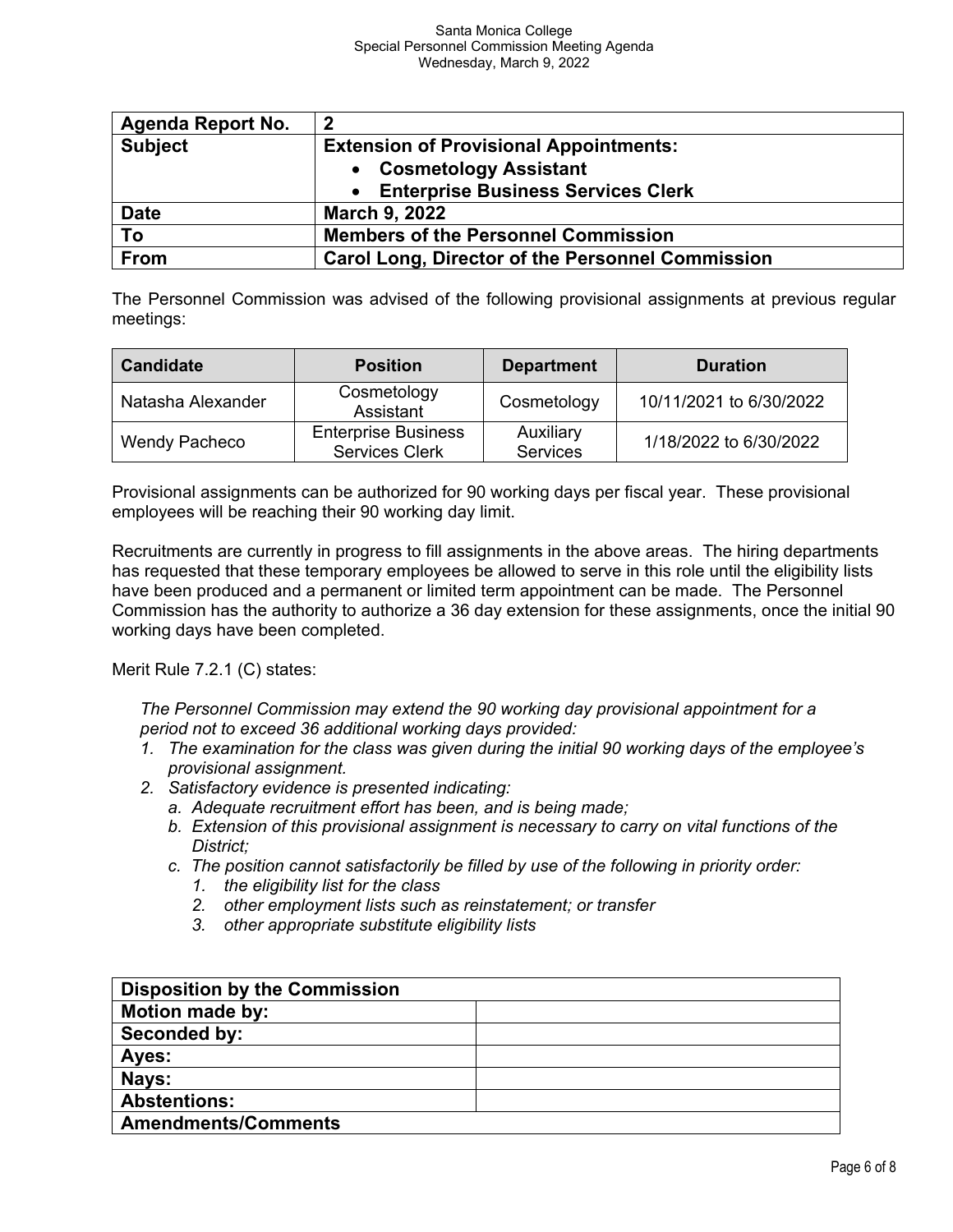| <b>Agenda Report No.</b> | 3                                                       |  |
|--------------------------|---------------------------------------------------------|--|
| <b>Subject</b>           | <b>Ratification of Eligibility Lists:</b>               |  |
|                          | <b>Cosmetology Assistant</b>                            |  |
|                          | • Facilities Maintenance Supervisor                     |  |
|                          | <b>Laboratory Technician-Broadcast Digital Media</b>    |  |
|                          | <b>Lead Receiving, Stockroom and Delivery Worker</b>    |  |
|                          | <b>Personnel Technician</b><br>$\bullet$                |  |
|                          | <b>Program Specialist</b>                               |  |
| <b>Date</b>              | <b>March 9, 2022</b>                                    |  |
| To                       | <b>Members of the Personnel Commission</b>              |  |
| From                     | <b>Carol Long, Director of the Personnel Commission</b> |  |

| <b>Class Title</b>                                 | <b>Field of</b><br><b>Competition</b> | <b>Promotional</b> | <b>Total On List</b> | <b>Expiration</b><br><b>Date</b> |
|----------------------------------------------------|---------------------------------------|--------------------|----------------------|----------------------------------|
| <b>Cosmetology Assistant</b>                       | Promotional<br>and Open               |                    |                      | 2/17/2023                        |
| <b>Facilities Maintenance Supervisor</b>           | Promotional                           | 3                  | 3                    | 2/27/2023                        |
| Laboratory Technician - Broadcast<br>Digital Media | Promotional<br>and Open               | 0                  | 6                    | 2/23/2023                        |
| Lead Receiving, Stockroom, and<br>Delivery Worker  | Promotional                           | 3                  | 3                    | 2/16/2023                        |
| Personnel Technician                               | Promotional<br>and Open               | 0                  | 3                    | 2/22/2023                        |
| Program Specialist                                 | Promotional<br>and Open               |                    | 6                    | 9/15/2022                        |

| <b>Disposition by the Commission</b> |  |
|--------------------------------------|--|
| <b>Motion made by:</b>               |  |
| Seconded by:                         |  |
| Ayes:                                |  |
| Nays:                                |  |
| <b>Abstentions:</b>                  |  |
| <b>Amendments/Comments</b>           |  |